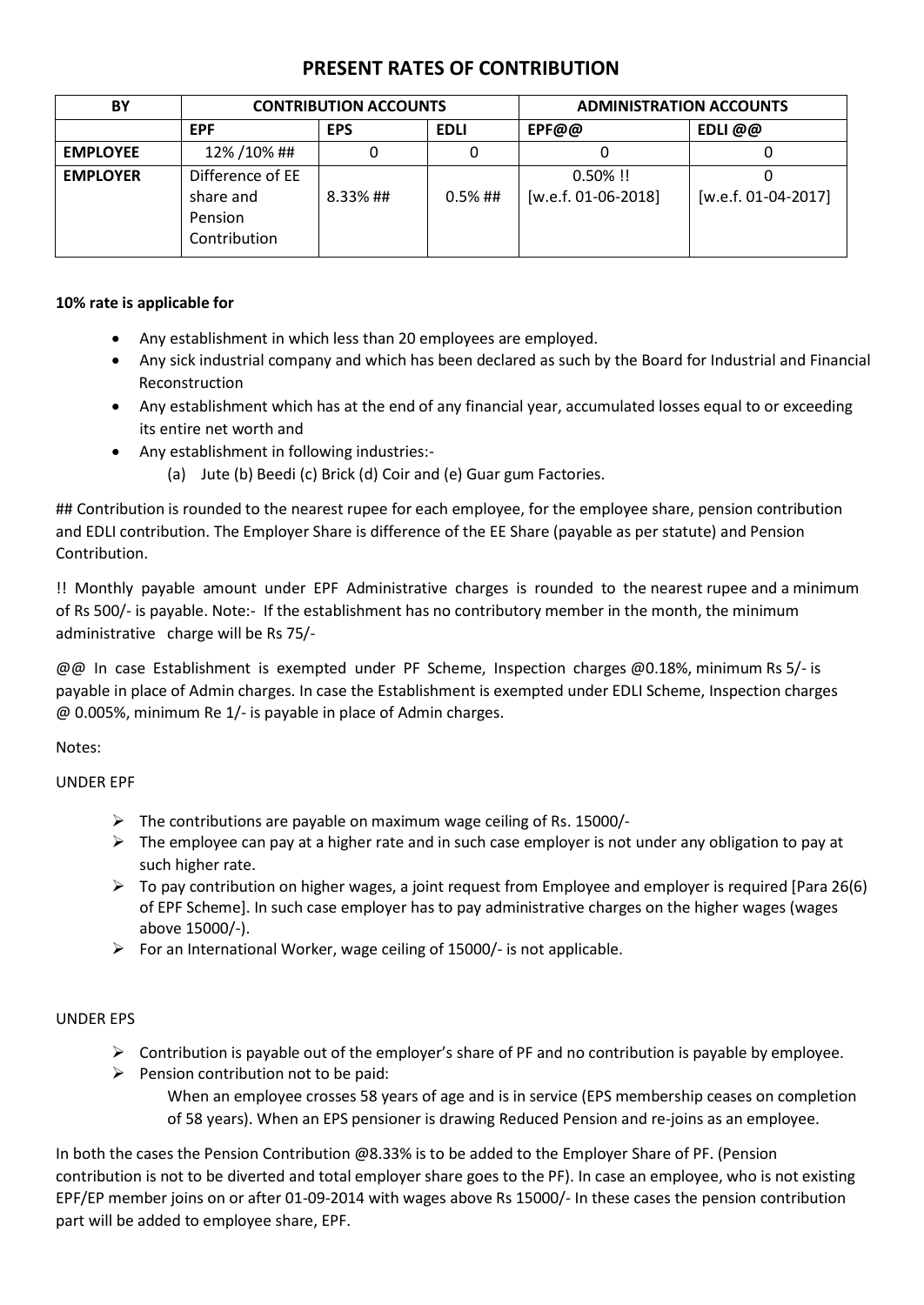- $\triangleright$  In all other cases Pension Contribution is payable. A member joining after 50 years age, if not a pensioner does not have choice of not getting the Pension Contribution on grounds that he will not complete 10 years of eligible service. The social security cover is applicable till he/she is a member.
- $\triangleright$  For International Worker, higher wage ceiling of 15000/- is not applicable from 11-09-2010.

Note:- In case an existing EPS member (as on 01-09-2014)whose Pension contribution was paid erstwhile EPS wage ceiling of 6500/- contribution to contribution above Rs 15000/- wage ceiling from 01-09-2014 he will have to give a fresh consent and an amount of 1.16% on wages above 15000/- will have to be contributed by him in pension Fund (A/C No 10) through the employer.

## UNDER EDLI:

.

1. Contribution to be paid on up to maximum wage ceiling of 15000/- even if PF is paid on higher wages.

2. Each contribution is to be rounded to nearest rupee. (Example for each employee getting wages above 15000, amount will be 75/-)

3. EDLI contribution to be paid even if member has crossed 58 years age and pension contribution is not payable. This is to be paid as long as the member is in service and PF is being paid.

| <b>RATE OF PF CONTRIBUTION SINCE 1952</b> |                      |                                                                                                    |  |  |  |
|-------------------------------------------|----------------------|----------------------------------------------------------------------------------------------------|--|--|--|
| <b>Period</b>                             | Rate                 | Payable on                                                                                         |  |  |  |
| 01.11.1952                                | 1 aana per           | Total basic wages, DA and Food concession by both employers &                                      |  |  |  |
| to 31.03.1956                             | rupee                | employee                                                                                           |  |  |  |
|                                           |                      |                                                                                                    |  |  |  |
| 01.04.1956                                | 6.25%                | Total basic wages, DA and Food concession by both employers &                                      |  |  |  |
| to 31.03.1971                             |                      | employee                                                                                           |  |  |  |
| 01.04.1971                                | 6.25%,               | Total basic wages, DA and Food concession by both employers &                                      |  |  |  |
| to 31.07.1988                             | Enhanced rate        | employee                                                                                           |  |  |  |
|                                           | 8%                   | As on 31st March 1972, the enhanced rate of 8 per cent 'was                                        |  |  |  |
|                                           |                      | applicable to the establishments employing 50 or more persons.                                     |  |  |  |
| 01.08.1988                                | 8.33%                | Total basic wages, dearness allowance (including the cash value of any                             |  |  |  |
| to 31.05.1990                             |                      | food concession) and retaining allowance (if any) payable to each                                  |  |  |  |
|                                           |                      | employee who is a subscriber                                                                       |  |  |  |
| 01.06.1990                                | 8.33%,               | Total basic wages, dearness allowance (including the cash value of any                             |  |  |  |
| to 08.04.1997                             | Enhanced rate<br>10% | food concession) and retaining allowance (if any) payable to each<br>employee who is a subscriber. |  |  |  |
|                                           |                      | As on 31st March 1991, the enhanced rate of 10 per cent 'was                                       |  |  |  |
|                                           |                      | applicable to the establishments employing 50 or more persons.                                     |  |  |  |
| 09.04.1997                                | 8.33%,               | Notification dated 9th April, 1997 was issued enhancing Provident                                  |  |  |  |
| to 21.09.1997                             | Enhanced rate        | Fund contribution rate from 8.33% to 10%. With this 172 categories of                              |  |  |  |
|                                           | 10%                  | industries/establishments out of 177 categories notified were to pay                               |  |  |  |
|                                           |                      | Provident Fund contribution @ 10% w.e.f. 1.5.1997.                                                 |  |  |  |
| 22.09.1997                                | 10%, Enhanced        | a) Establishment paying contribution $\omega$ 8.33% to 10% b)                                      |  |  |  |
| onwards                                   | rate 12%             | Establishment paying contribution @10% to 12%                                                      |  |  |  |
|                                           |                      |                                                                                                    |  |  |  |